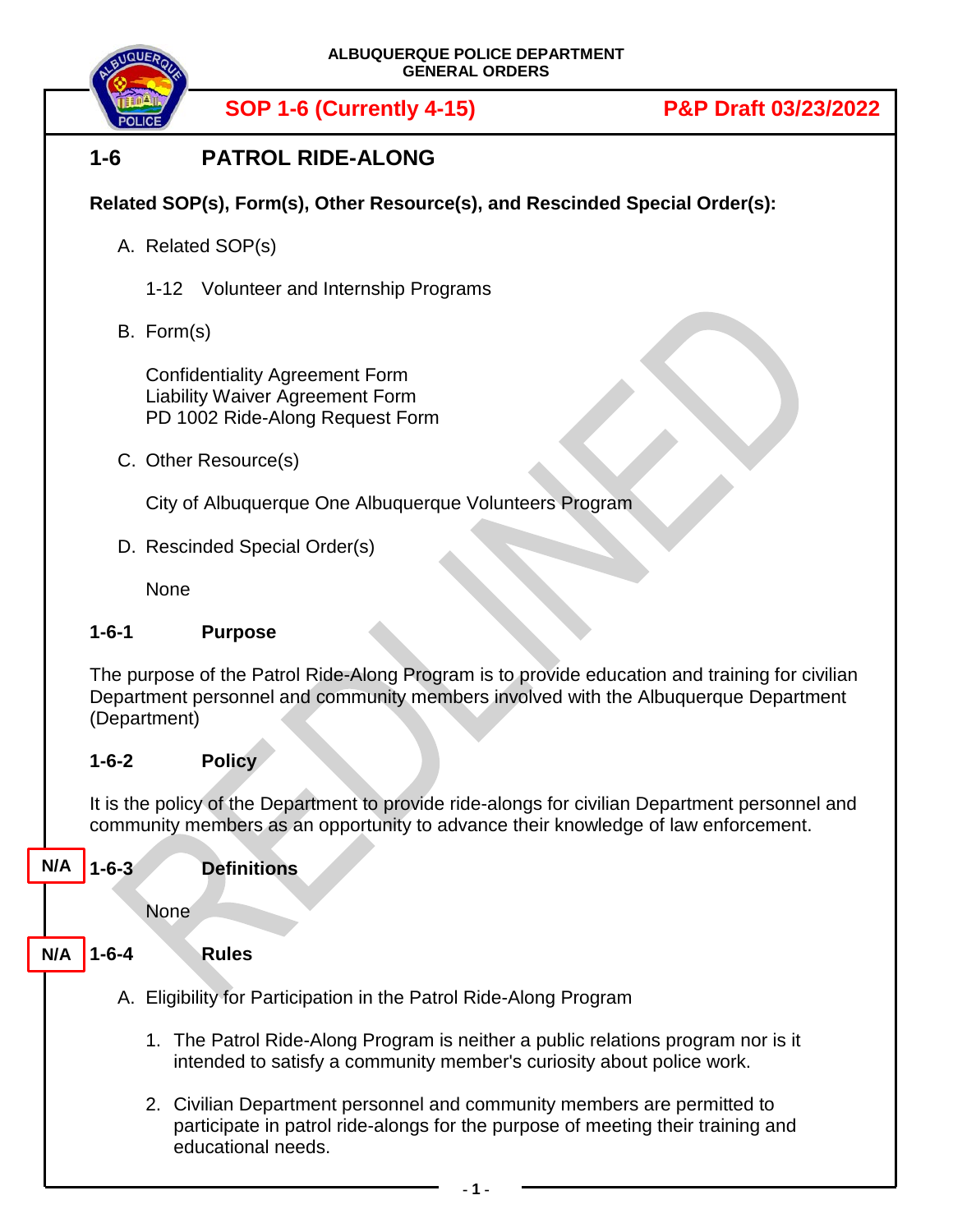

C. Control by Area Commander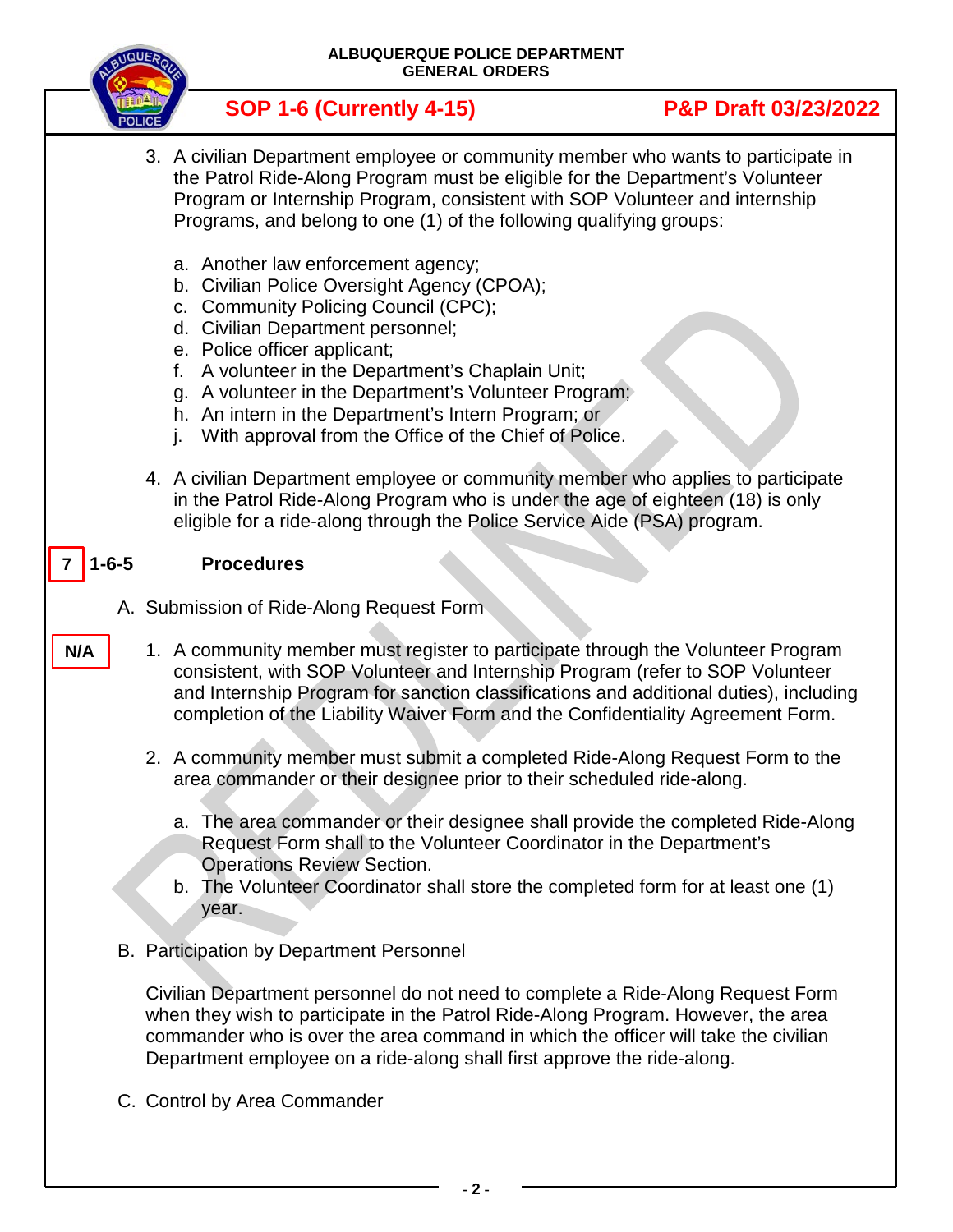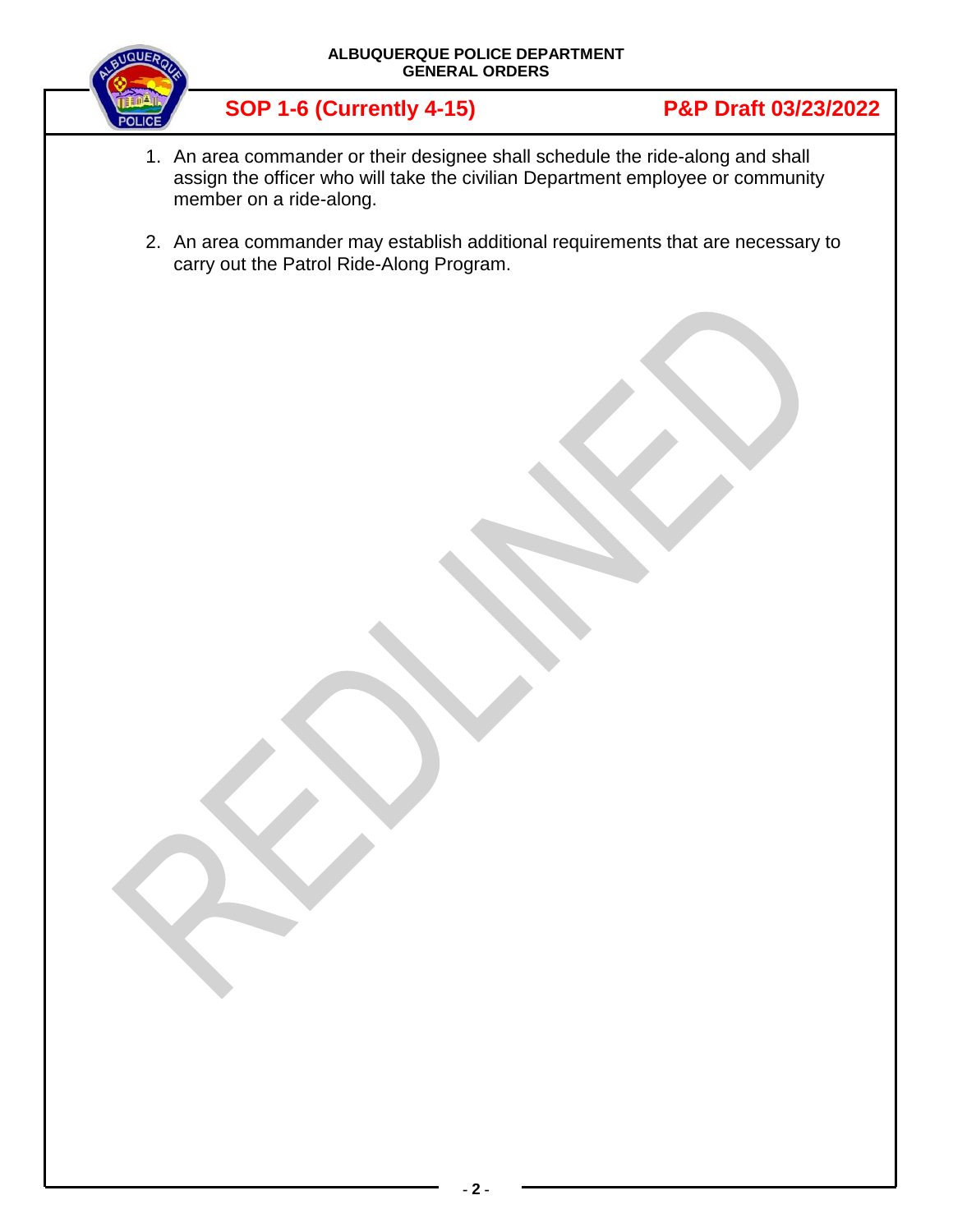| ALBUQUERQUE POLICE DEPARTMENT<br><b>GENERAL ORDERS</b>                      |                                                                                                                                                                                                                                               |                      |
|-----------------------------------------------------------------------------|-----------------------------------------------------------------------------------------------------------------------------------------------------------------------------------------------------------------------------------------------|----------------------|
|                                                                             | <b>SOP 1-6 (Currently 4-15)</b>                                                                                                                                                                                                               | P&P Draft 03/23/2022 |
| <b>PATROL RIDE-ALONG</b><br>$4 - 15$<br>$-1-6$                              |                                                                                                                                                                                                                                               |                      |
| Related SOP(s), Form(s), Other Resource(s), and Rescinded Special Order(s): |                                                                                                                                                                                                                                               |                      |
|                                                                             | A. Related SOP(s)                                                                                                                                                                                                                             |                      |
|                                                                             | None1-12 Volunteer and Internship Programs                                                                                                                                                                                                    |                      |
|                                                                             | B. Form(s)                                                                                                                                                                                                                                    |                      |
|                                                                             | <b>Confidentiality Agreement Form</b><br><b>Liability Waiver Agreement Form</b><br>PD 1002 -Ride-Along Request Form                                                                                                                           |                      |
|                                                                             | C. Other Resource(s)                                                                                                                                                                                                                          |                      |
|                                                                             | None-City of Albuquerque One Albuquerque Volunteers Program                                                                                                                                                                                   |                      |
|                                                                             | D. Rescinded Special Order(s)                                                                                                                                                                                                                 |                      |
|                                                                             | None                                                                                                                                                                                                                                          |                      |
|                                                                             | $1 - 6 - 1$<br><b>Purpose</b>                                                                                                                                                                                                                 |                      |
|                                                                             | The purpose of thise Patrol Ride-Along <b>P</b> Program is to provide education and training for<br>civilian Department personnel and community members involved with the Albuquerque<br>Department (Department)                              |                      |
|                                                                             | <b>Policy</b><br>$1 - 6 - 24 - 15 - 1$                                                                                                                                                                                                        |                      |
|                                                                             | It is the policy of the Department to provide for civilian-ride-alongs for civilian Department<br>personnel and community members for the purpose of education or trainingas an opportunity<br>to advance their knowledge of law enforcement. |                      |
| N/A                                                                         | $1 - 6 - 3$<br><b>Definitions</b>                                                                                                                                                                                                             |                      |
|                                                                             | <b>None</b>                                                                                                                                                                                                                                   |                      |
| N/A                                                                         | <b>Rules</b><br>1-6-44-15-2                                                                                                                                                                                                                   |                      |
|                                                                             | A. Candidates EligiblEligibilitye to for Participation in the Patrol Ride-Along Program                                                                                                                                                       |                      |
|                                                                             | 1. The <b>P</b> Patrol FRide-aAlong <b>P</b> rogram is neither a public relations program, nor is it<br>intended to satisfy a community member's curiosity about police work.                                                                 |                      |
|                                                                             |                                                                                                                                                                                                                                               |                      |

**- 1 -**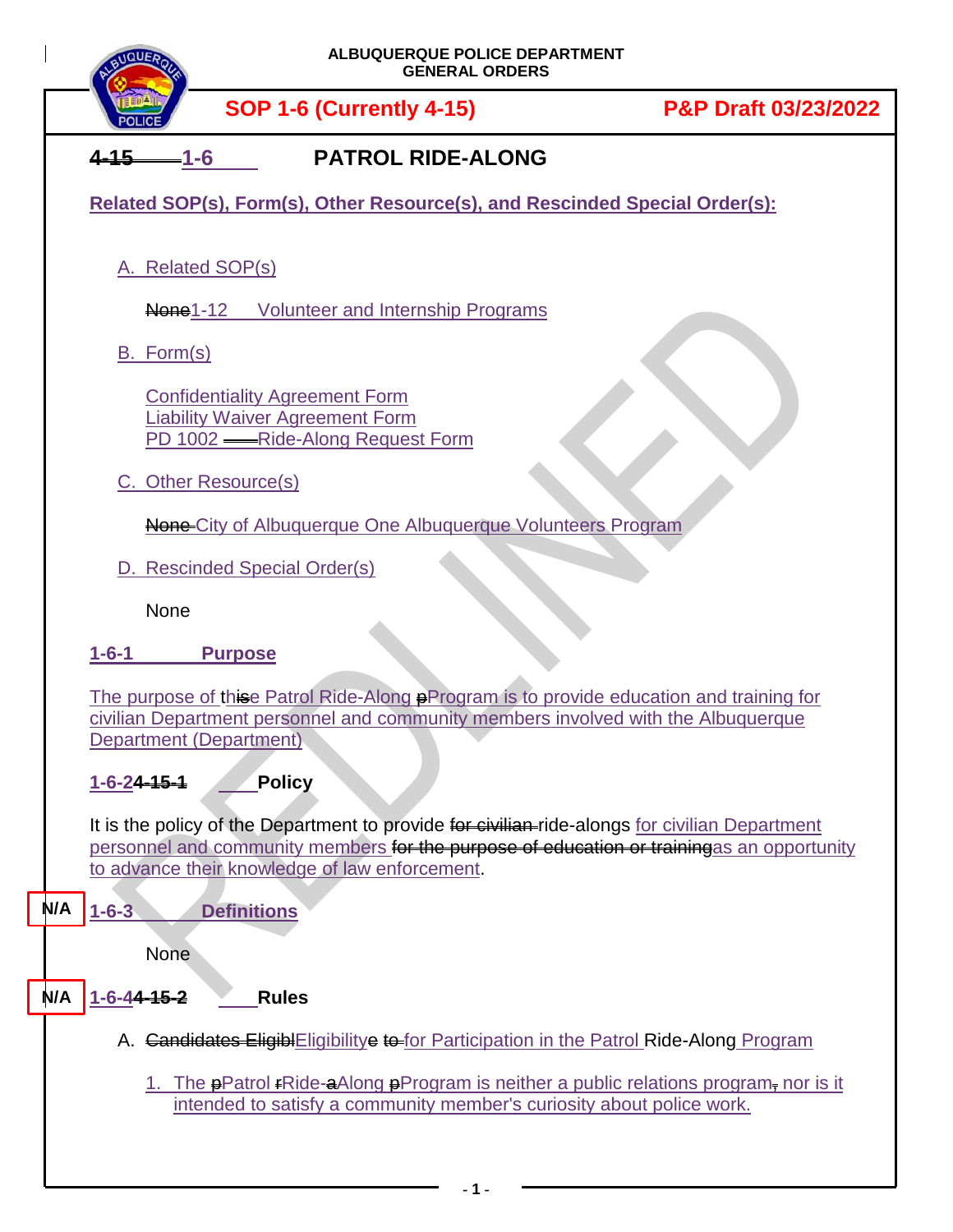



**• Or at the discretion of the Area Commander**